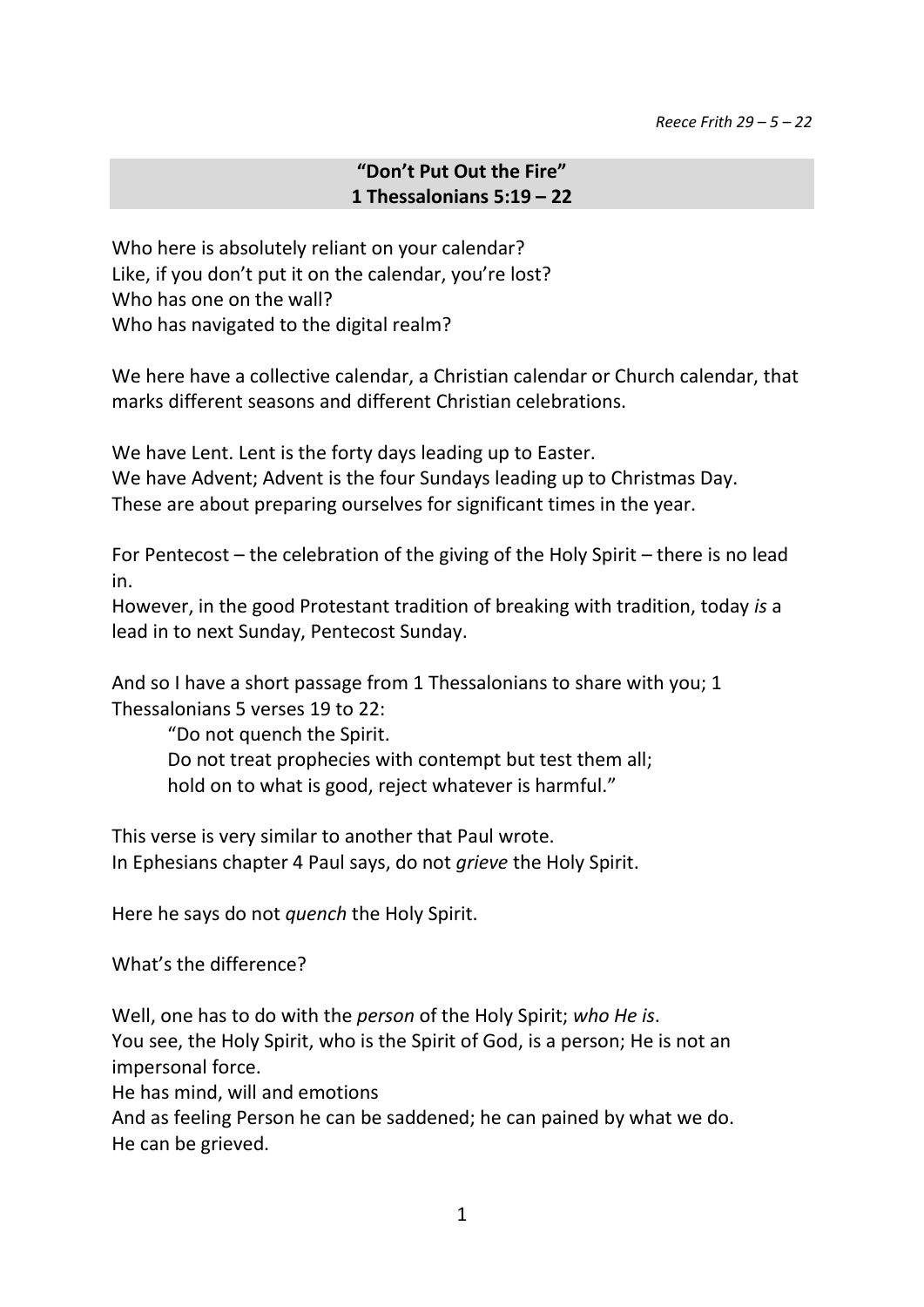Here when it talks about not quenching the Holy Spirit it's talking about *what He does* – the *activity* of the Spirit.

This verse is also translated as, "Do not put out the Spirit's fire".

In other words, when He comes into our lives the Holy Spirit isn't passive. He goes to work; He is active.

He takes up residence in our individual lives.

There is a Gift-giver. He brings about life-change and transformation.

He gives new life, with new desires and new habits and new purpose and meaning.

The Holy Spirit takes all that Jesus has accomplished and makes it real in our own lives.

He is the Spirit by which God adopts us as His children so that we can truly call Him our Father.

That means in practice, on a Sunday morning for example, the key agent at work in the worship service isn't the preacher (as good as he or she might be) or the musicians (as great and they may be) – it is the Holy Spirit.

The Holy Spirit through His presence and all His different workings can *put a fire in your life* – a fire to bring light and heat and warmth, fire in eyes, passion in our hearts and zeal in our bellies.

We also know this isn't always our experience because *this fire can be doused*.

We're told, "Do not put out the Spirit's fire", "Do not quench the Spirit".

The Holy Spirit, who is the Lord who acts in these amazing ways, His activity in our lives can be dampened.

So here's my question: how does this happen?

## *"How is the Holy Spirit quenched? If the Spirit's fire can be put out, how does that happen?"*

Tell the person next to you.

We're told one here in the text – "Do not treat prophecies with contempt..."

Prophecy is a gift of the Spirit.

By the Spirit people seek to know and speak God's mind and will to God's people. It can be predictive but more often it addresses the present.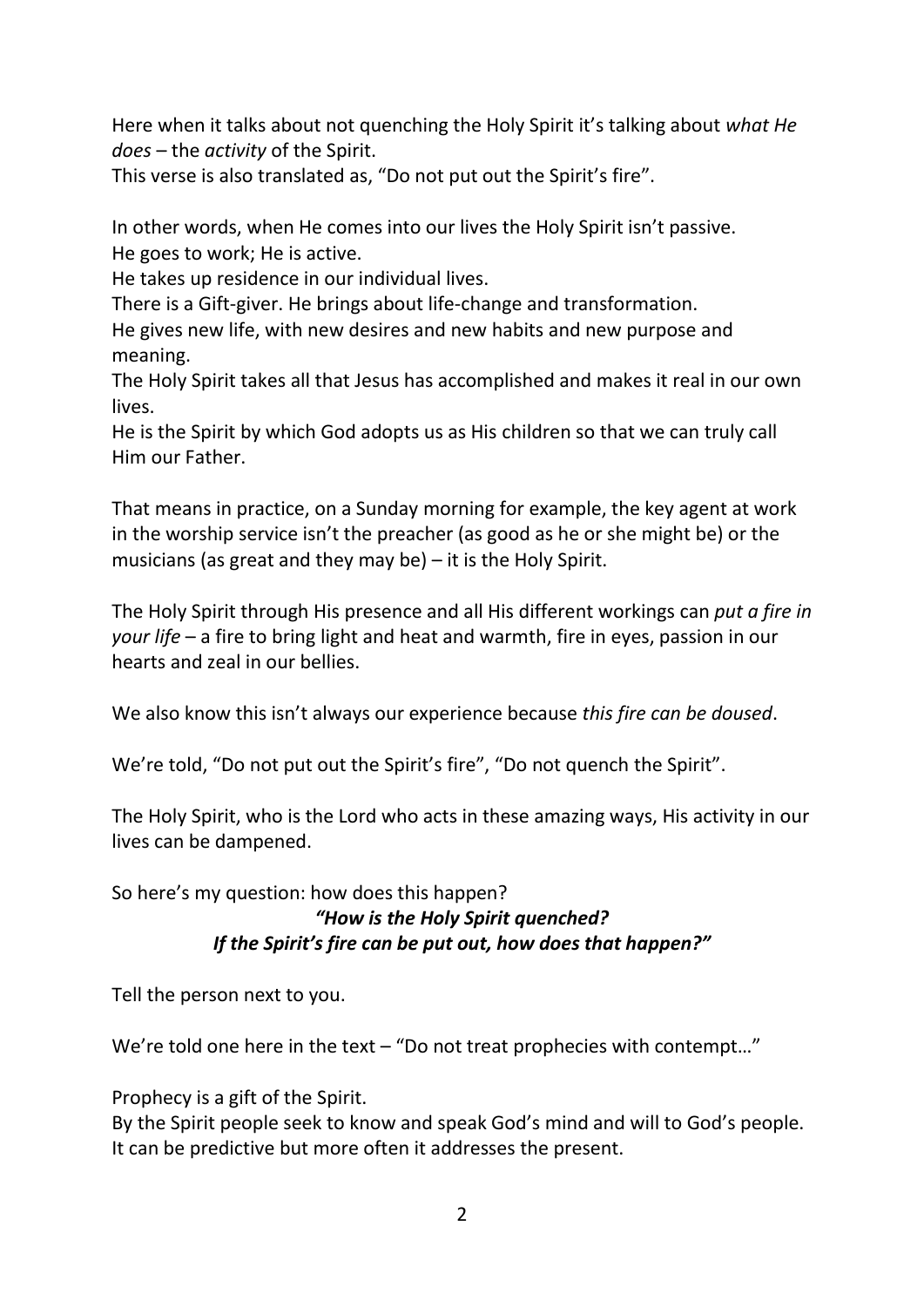Preaching is a prophetic act.

A preacher seeks to hear what the Spirit is saying the church through Scripture.

There is also prophecy that is spontaneous, Spirit-inspired and understandable.

There is significant difference between the two though.

Scripture speaks to all people, in all places and in all times. It tells about faith in God, salvation through Jesus alone, the hope we have and how we live as people of the King.

It governs the whole of Christian life.

What the gift of prophecy does is that its speak to the particular or specific circumstances we are facing.

Both are communicated it in a way that people are built up, encouraged, comforted and even, at times, convicted.

And of course there are always those who are… off centre….

Like the woman who stood up in in the middle of a service claiming to have a word prophecy. She stood in a trancelike state and spoke with an unnatural heavy voice. Everyone waited in anticipation when she said boldly, "Thus saith the Lord… even as Moses led the animals in the ark, even so shall I lead My people to safety if they trust in Me." And sat down.

But then people started whispering – "Did she say *Moses*, led the animals into the ark?"

Then the woman stood up again, in a trance, and belted out, "Thus saith the Lord… it wasn't *Moses*, it was *Noah*!" and sat down.

However Paul says we have a God who wants to put a fire in our hearts and we have to attentive to when He is moving and speaking.

For me, one the most powerful examples comes from a guy who had a powerful ministry of song and speech where he would call people – Christians more often than not – to get their lives right with God, to confess their sins and receive the forgiveness offered in Jesus and give their lives over to God in a fresh way.

One time he was given the opportunity to speak and play music at a prestigious Christian University. He was given one night that became three.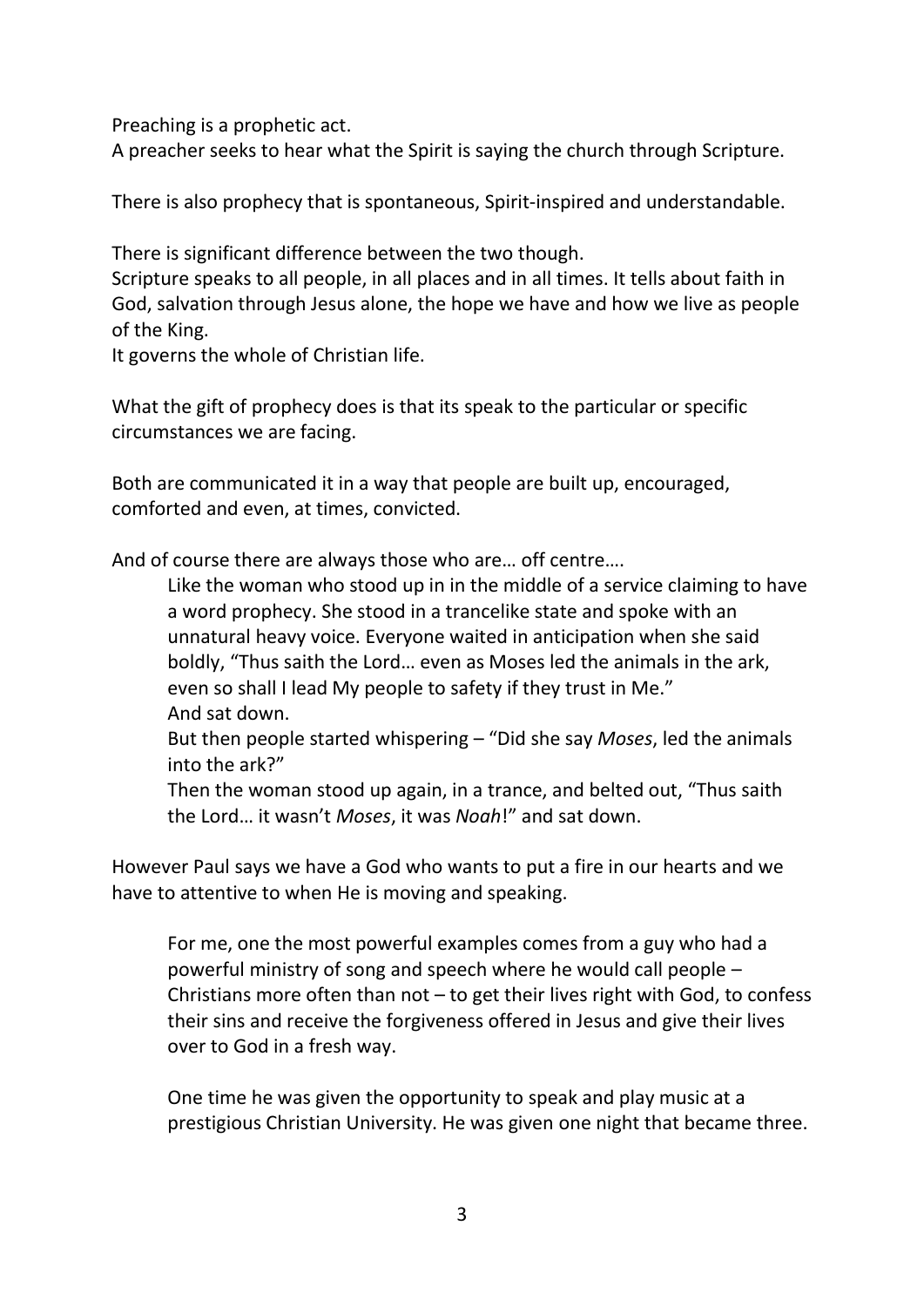So in weeks leading up this guy and his team fasted and prayed asking that God would move and speak. And each night of ministry a grew in numbers, intensity, and deep conviction of sin. This was bigger than they could imagine.

It was obvious that God was moving deeply on people's hearts. This guy was worshiping and silently pleading with the Lord to have His way. The presence of the Spirit was stunning.

The third night of ministry was bathed in fasting and prayer again, and there was a sense of holy fear and hopeful anticipation bubbling beneath the surface.

At the altar-call on the third night the crowd was again moved by God, and one by one they filled the stage and the aisles, on their knees. But this night it was different.

These students spontaneously stood and lined up at a microphone(!) to openly repent before their peers.

(So that's what we're going to do this morning… no that would be  $inapprox$ propriate $\circledcirc$ ).

The thing was, the presence of the Lord was almost tangible. The confessions were candid.

But then, without warning, a university administrator took the microphone to bring a word of "caution".

And with that the auditorium went flat. You could hear a pin drop. God's presence withdrew so abruptly it stunned everyone. There was nothing anyone could do. It was over. The fire has been put out.

If the Lord is speaking to you – whether it be here or in your quiet time or through a prophetic word - don't dismiss it, don't cast it aside. The Spirit of God is wanting to do something great in your life.

*------------------*

Of course it's limited to simply prophecy.

When it comes to the Holy Spirit, I think there are expectations.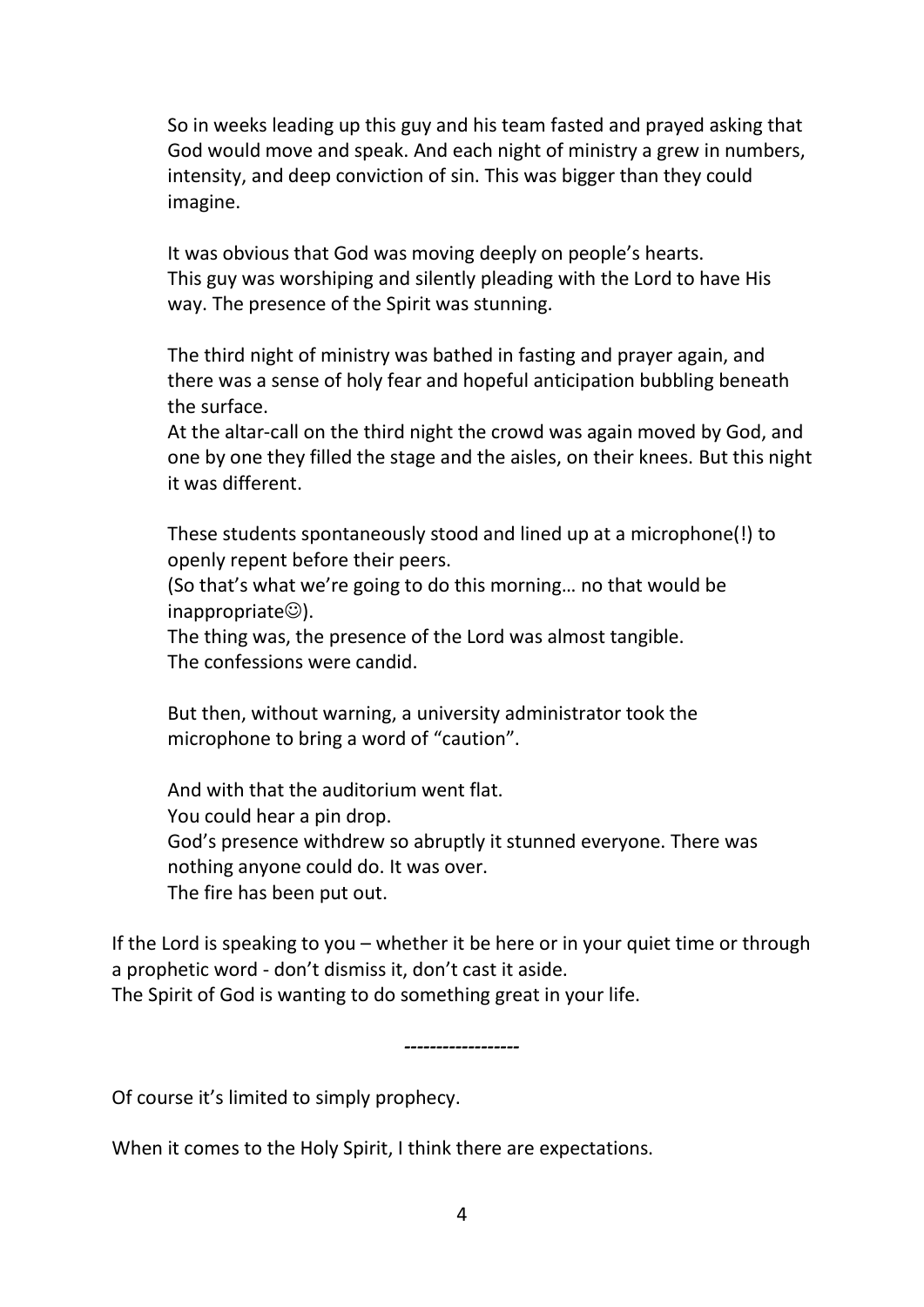For one, it's about what the Holy Spirit must do! There's a presumption. The thing is, *what God does sometimes He doesn't do all the time.*

The other side of this is there are some people who say there are things the Holy Spirit *must not do*. They say for instance, prophecy was for then but not today. Healing was for then but not now. God is not doing that anymore.

Now Paul does say, test everything. God always works in accordance with character and what is revealed in Scripture. But the Spirit is also the Lord and God.

I think a better word, and I've talked about this before, is expectancy.

This belief that the Holy Spirit recorded as being active in Scripture is the same Holy Spirit active in the church today.

It's this anticipation that the Holy Spirit would be present is will do new things in our lives.

*------------------*

So that's about our response.

What I've also found in my own life, and others can probably attest to this, is we have to monitor what is going on in our own lives.

Two weeks ago during our service here, I had the word 'lumbered'. And last week I had the sense that God was saying the same.

To be lumbered is to move under a heavy, awkward weight. It's be encumbered. Weighed down. Burdened. And what I've experienced, what I've is when we're weighed down, lumbered with a weight too heavy to carry, it douses the Holy Spirit's fire in us.

By the way, do you what the signs are that you're burdened? That you're carrying stuff? They come in all shapes and sizes: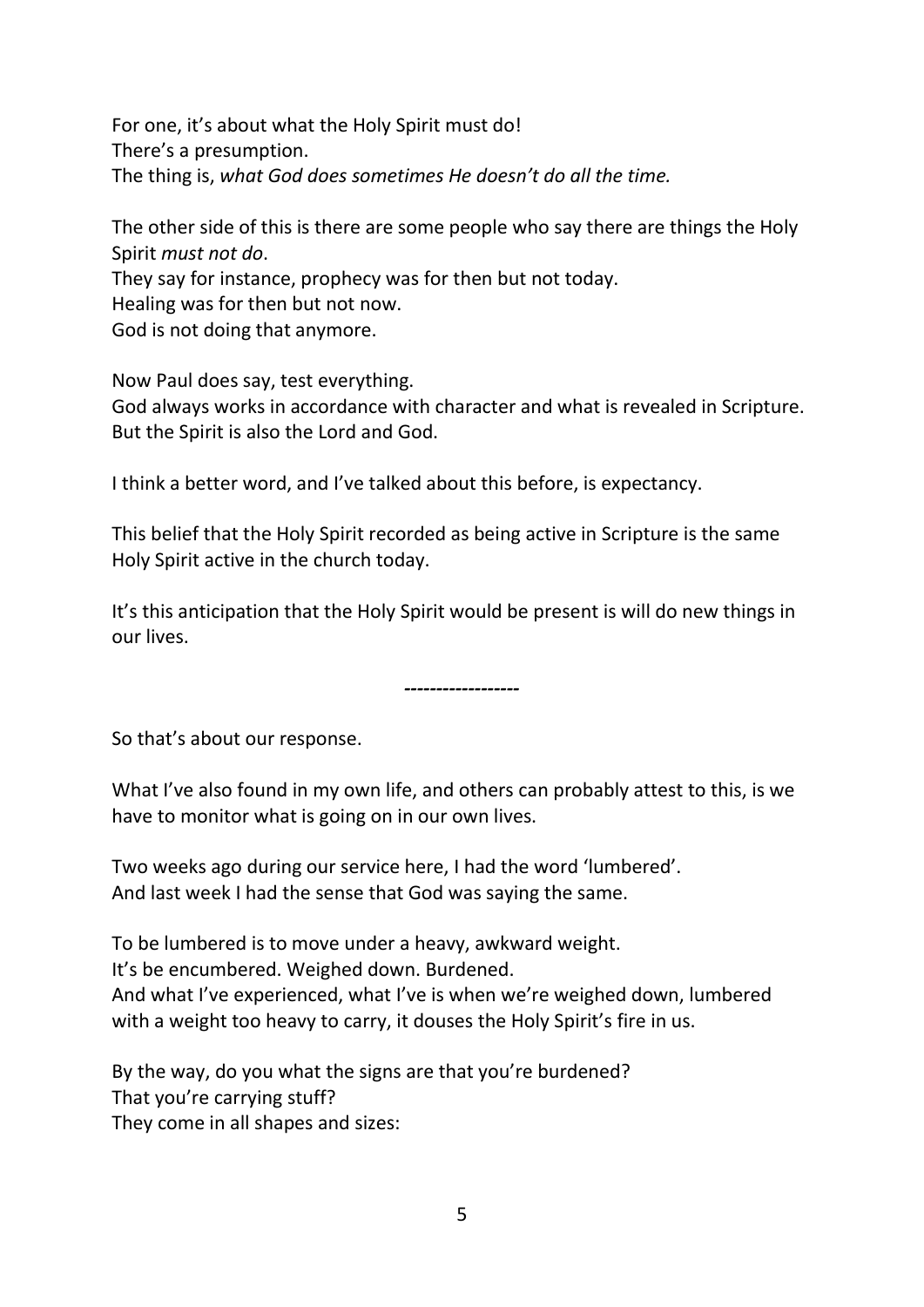

Some are old and tatty. Some are brand new. Some we've been carrying for too long.

So for yourself,

## *"How do you know if you're burdened?"*

Do you know the signs; can you pick them?

If you feel comfortable, tell the person next to you.

Okay, get your checklist out:

You don't sleep well.

You may wake up in the middle of the night thinking about an issue or issues or it may even invade your dreams.

Here's one and I want you to hear this: you sigh a lot.

\*sigh\*

We all sigh at times but when you're burdened it's constant.

Another: you feel it's weight almost physically.

A weight on you mind becomes like a weight on your body.

The shoulders slump.

So you feel it's weight.. and it also takes your focus.

As a consequence, the Spirit's fire is dimmed.